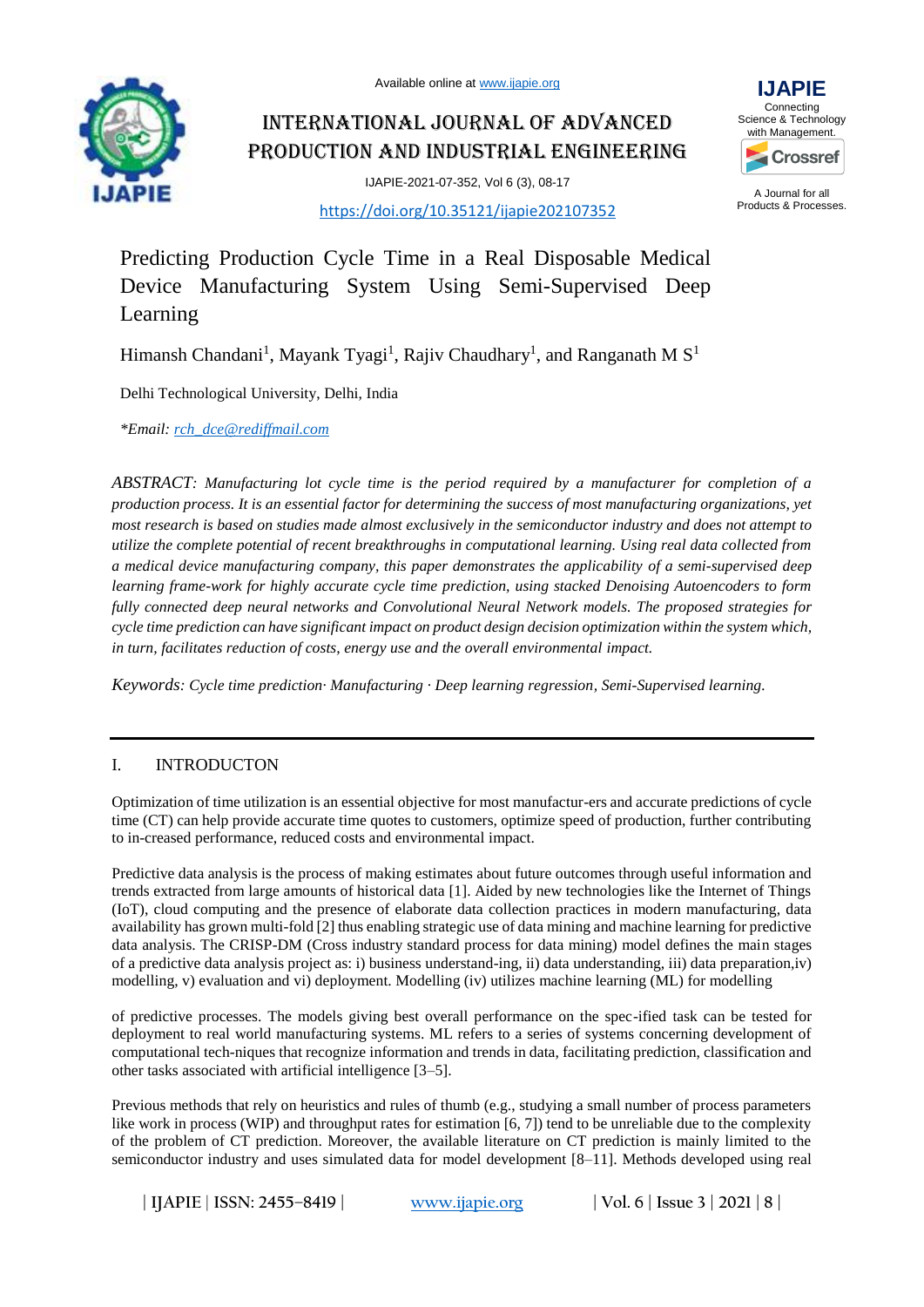data and more holistic approaches [12–14] are still limited by strategies and techniques that don't at-tempt to fully realize the capabilities of recent breakthroughs in computational learning. The research overlooks the relevance of product design factors for CT estimation and consistently aims to reduce the number of dimensions in the data –essentially eliminate features– and disregard the resulting loss of information which leads to unreliable generalised performance. CT prediction can be en-hanced by using methods that generalize well to new data (data that has not been seen and trained on by the model beforehand),by avoiding information loss due to dimensional reduction and by including elements of product design in the predictive analysis.

In this paper we focus particularly on Deep learning. Deep learning (DL) is a segment of ML techniques that enable learning of patterns of multi-level abstraction within data using computational models having multi-layered pro-cessing capabilities and are known to generalize well to unforeseen data [15]. For our goal, there can be a number of possible approaches: i) Supervised DL, for la-belled data, (ii) Unsupervised DL, for unlabelled data and (iii) Semi-supervised learning, for a mixture of labelled and unlabelled data.

In this paper, we present an acquisition strategy for semi-labelled data which includes elements of product design data and suggest the use of semi-supervised DL techniques, particularly, Autoencoder [16] pre-training [17] and stacking to give a simple feed-forward deep neural network (DNN) with seven hidden layers, further co-trained with a Resnet-18 [18] convolutional neural network (CNN) for accurate prediction of product cycle times using real data from a medical device manufacturing company. We also present a comparison of the developed technique with various existing state-of-the-art ML methods.

This paper is structured as follows: Section 2 describes the relevant litera-ture, including above stated methods for prediction of manufacturing cycle time. Section 3 focuses on the proposed methodology for formulating various semi-supervised regression methods which are then demonstrated for the collected data. In conclusion we discuss the key outcomes and future research capabili-ties.

# II RELATED WORK

In this section we review the literature on ML methods used for CT estimation and describe the motivation for this work.

# *Manufacturing time prediction using machine learning: State-of-the-art and motivation*

Raaymakers et al. [12] compared regression methods with neural networks for es-timation of the makespan of job sets in batch-process industries. Chien et al. [7] provided a method for predicting cycle time based on data mining algorithms using production status like WIP and throughput rates. Alenezi et al. [13] ad-dressed the problem of real flow-time prediction in make to order manufacturing using support vector machine regression and compared its performance to that of a simple one-layer ANN. Chen et al. [8] proposed non-linear quantile regres-sion for modelling the relationship between stationary cycle time quantiles and corresponding throughput rates of a manufacturing system.

One of few the papers that stood out, both in terms of the industry of study (aerospace) and the method used, was Juez et al. [19]. The authors eval-uated a regression technique for estimation of lead times of parts using the Cox model [20], a proportional hazards model and compared the performance to that of an SVM. Meidan et al. [9] compared the results of a selective naive bayesian classifier (SNBC), an artificial neural network (ANN) with a single hidden layer, multivariate linear regression and decision trees for classification of semiconduc-tor cycle time into low, medium and high categories with best average accuracy 73.2% achieved using the ANN. The use of ANNs for deployment however, was not recommended by this research due to computational instability and long training times; both of which have diminished greatly, following the extensive research in recent years by the deep learning community [15, 21, 22].

Li et al. [11] executed analytical queuing analysis and a stepwise regression model on data acquired using a job shop simulation, to determine relationships between job shop state at job start time and the resulting lead time.

Pfeiffer et al. [10] used discrete event simulation of a small scale parallel flow shop type production system, to predict lead time and identify most effective predictor features. The analysis revealed that random forest (RF) models out-performed linear regression and decision tree regression models. The degree of applicability of the model to real data is questionable and the authors note the possibility of decrease in deployment performance owing to high sensitivity of RF models to values that lie outside expected boundaries.

**| IJAPIE** | **ISSN: 2455–8419 | [www.ijapie.org](http://www.ijapie.org/) | Vol. 6 | Issue 3 | 2021 | 9 |**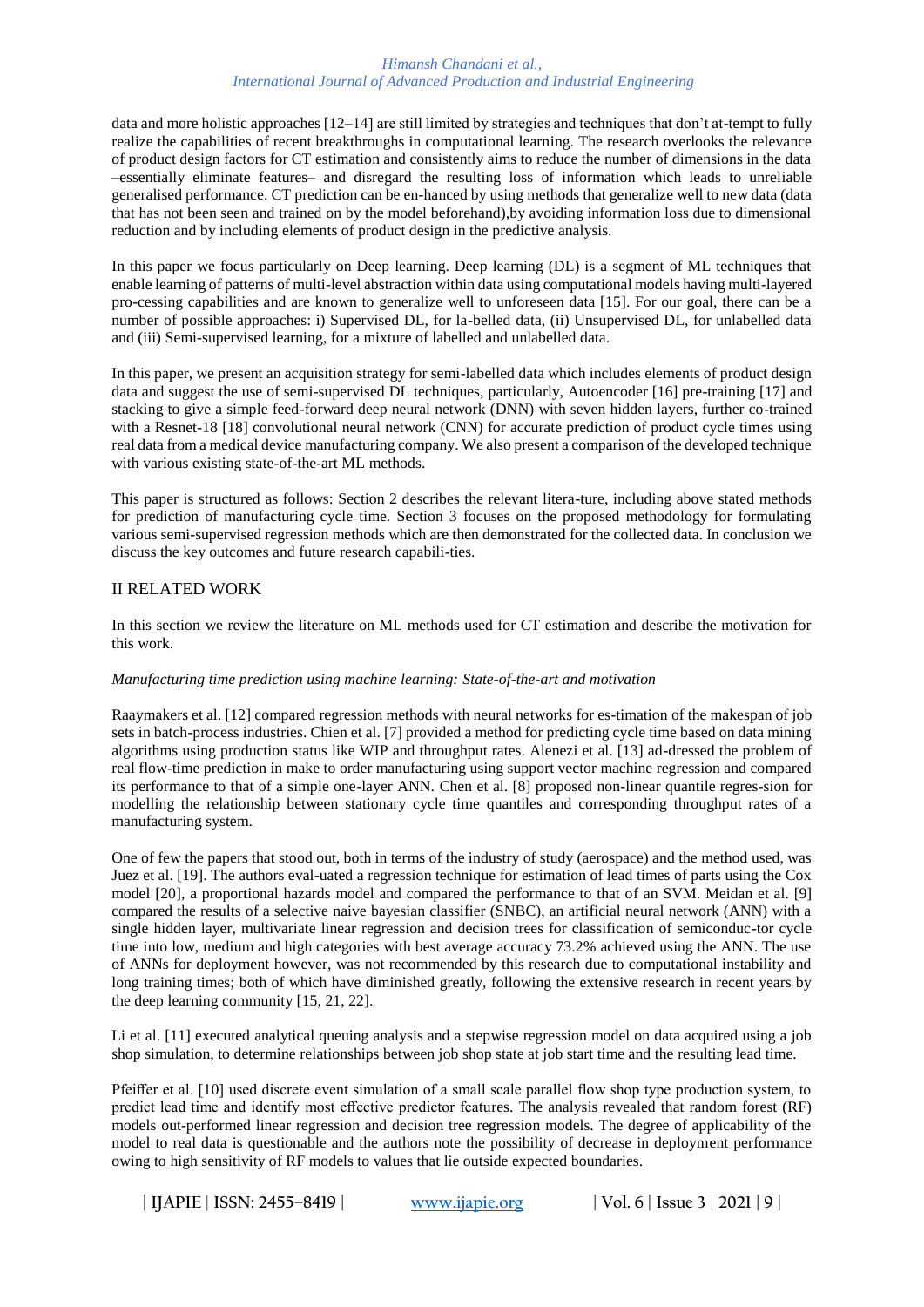Lingitz et al. [14] used real world MES data from a semiconductor manufac-turing system for selection of key predictors and models, for estimation of manu-facturing lead time, provided comprehensive comparison of numerous regression techniques with multiple evaluation measures and recommended Random Forest regression model with eight features for most accurate prediction.

A survey of the domain literature demonstrates some methodology bias. It is observed that most of the recent research is: i) focused on prediction of man-

ufacturing lead time/product life and not cycle times, and neglects the impact that product design, development and implementation can have on the time con-sumed in a manufacturing system, ii) primarily based on studies made in the semiconductor industry or simulation data ,iii) limited by conventional methods, reasoning and experimentation strategies that don't attempt to utilize the full potential of the recent breakthroughs in the artificial intelligence community and

iv) attempting to reduce the dimensions of data to a handful of features hardly accounting for the information loss incurred.

# III PROPOSED METHODOLOGY

The CRISP-DM (Cross industry standard process for data mining) model de-fines the main stages of a data mining project, independent of the industry of application as: i) business understanding, ii) data understanding, iii) data prepa-ration, iv) modelling, v) evaluation and vi) deployment. This research is focused on all stages of the CRISP-DM model, with special attention given to stages (iv) and (v).

#### *Production system and data description*

The study was conducted using data from a medical product manufacturing sys-tem, producing 72 different kinds of intravenous catheters, 81 different kinds of intravenous tubing sets and extension tubes, 3 different kinds of oxygen delivery sets, 8 kinds of needles, umbilical cord clamps, gynecological Karman catheters, feeding tubes and surgical items like blades, scalpels, gloves and suction sets. The company houses both- special purpose machines (SPM) and general pur-pose machines for development and production. The type of production can be categorized as made-to-order batch production system. The machines are grouped according to the manufacturing process/stage and production takes place in large batches. A process schematic for the production system is given in Figure1. Each component/assembly passes through the different process stages only once, with the only exception being in the case of defective packaging where such items are separated in the inspection stage, opened and repacked. An inter-esting characteristic of this manufacturing system is that new products/variants are frequently added to production depending on advancing technological capa-bilities, changing market trends and customer requirements. This adds a layer of complexity in the manufacturing process as available resources and equip-ment are required for both maintaining the current level of production as well as running tests and prototypes for new product development.

The multi-phase design process for new products adopted by the studied company follows a sequential order: i) concept development, ii) system level design, iii) detailed design, iv) prototyping, v) testing and refinement and vi) production. Design of new or improved products is therefore a highly complex and fairly iterative task. The company develops most of the tools used for plastic injection moulding and extrusion in-house through its own tool making work-shop equipped with machines performing all required machining operations. Tool making is in itself a highly complex task comprised of many diverse iterative operations and each added component requires a new tool for production. Difficult decisions need to be made along the entire design process to turn concepts into realities [23]. All products stated above use some varying combination of plastics and/or rubber polymers as raw material. Needless to say, many of the design decisions and activities have a direct impact on the resulting cycle times. Severe problems and delays can arise from well-intentioned adjustments in the design process [24, 25]. Concurrent engineering is known to quicken the commencement of the development cycle which would otherwise be done later but it is also known to increase the time and cost for reworking and concurrency among different functions. A substantial amount of detailed data about the manufacturing process, products, equipment and past production was readily available for compilation owing mainly to the company's advanced data collection and representation processes implemented within the enterprise resource planning (ERP) and manufacturing execution software (MES) systems. Relevant data pertaining to the operations like production start and end times (used for calculating total cycle time), production line information, vendor turn around time, stock

**| IJAPIE** | **ISSN: 2455–8419 | [www.ijapie.org](http://www.ijapie.org/) | Vol. 6 | Issue 3 | 2021 | 10 |**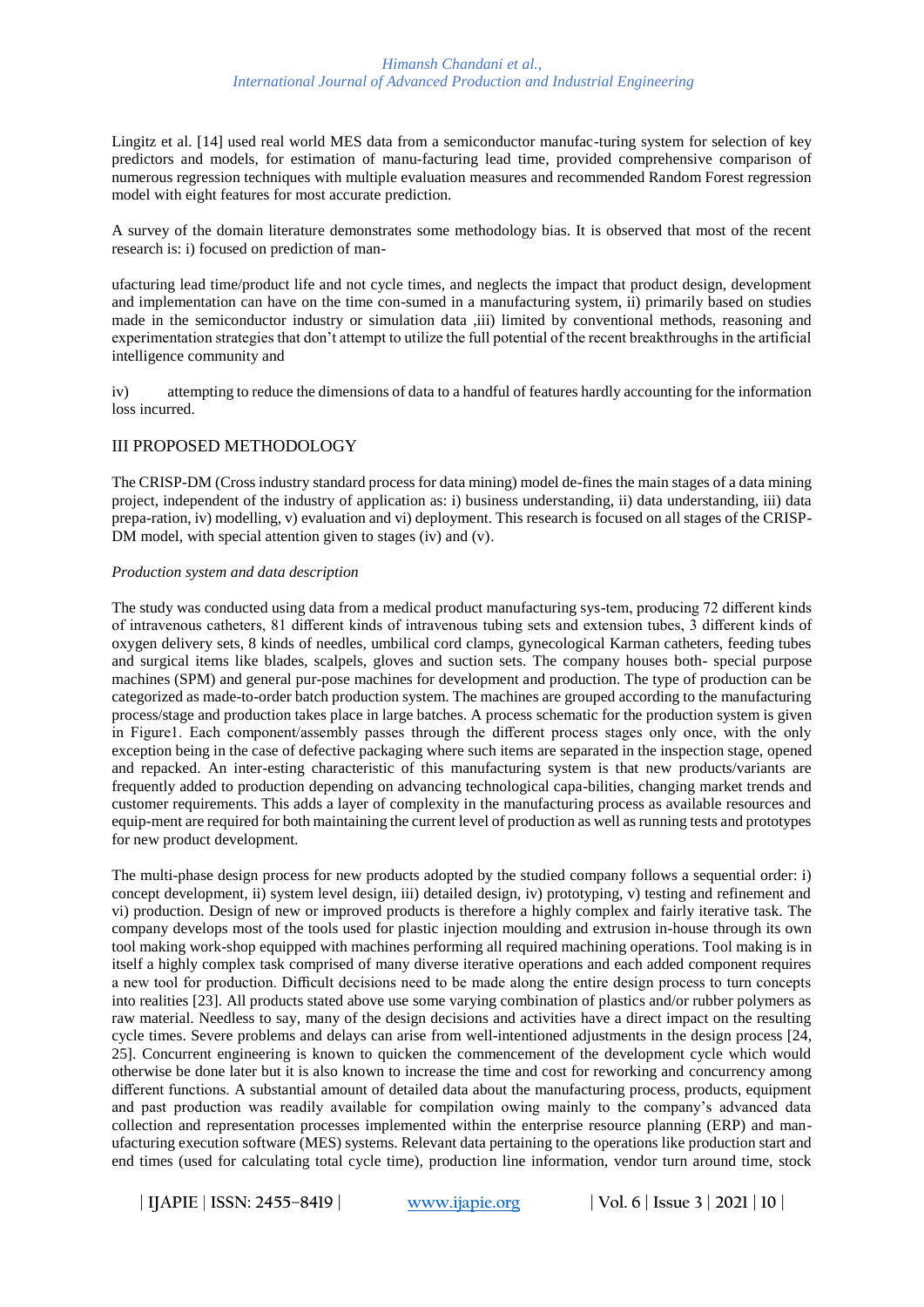information and stage wise production plans and data about product design like designer in-formation (ID), start and end date of development process, relevant dimensions, volumes, mass of the products, raw materials used, tool number, machines used for tool development and prototyping (IDs), etc. was provided by the company for a period of 6 years. Out of these, about one-fourth (2703 of 8200) of the production start and end time values (labels) were available for the data points and the rest were unlabeled.

Table 1 describes the attributes of the raw data. The first column gives the name of the data variable, while the second column gives a sense of the scope of the data – range/number of unique values it can take. The collected data included 192 different products each having a special product code/ID. The in time and out time for the manufacturing process was taken to be the time at which the first Bill of Materials (BOM) is generated for a production batch and the time at which the entire batch reaches its final destination (FGS) before dispatch. Start time is subtracted from end time to give total cycle time in hours.

| Name                       | Range/Scope  |
|----------------------------|--------------|
| Product ID                 | 192          |
| In time (BOM)              | Date-time    |
| Out time (FGS)             | Date-time    |
| <b>Batch ID</b>            | 8200         |
| Process routes             | 39           |
| Quantities                 | $1 - 10$     |
| Machine ID                 | 288          |
| Tool ID                    | 396          |
| Dev start                  | Date         |
| Dev complete               | Date         |
| Dev Rework cycles          | $3 - 34$     |
| Dimensions                 | 192          |
| No. of components          | $4 - 22$     |
| Designer ID                | 19           |
| No. of tool cavities       | $4 - 64$     |
| Prototyping equipment used | 65           |
| Type of Runner in PIM      | 12           |
| Type of Gates in PIM       | 27           |
| Raw Materials used         | 22           |
| Vendor turn around         | Days         |
| Batch importance           | low/mid/high |
| Inventory status           | 3            |

Table 1: Features in the raw data.

Lot quantities were divided into 10 categories, 1 being the smallest and 10 being the largest. Each of the different products contain 2-15 individual com-ponents which are molded/cut/extruded separately using the raw materials and assembled in the assembly stage. Tool ID refers to the list of unique alphanumeric identifiers of PIM/Extrusion machine tools designed for making each component of the different products. No. of tool cavities is the number of components put out in one single cycle of operation by a machine, for PIM this number is usually a power of 2 with few exceptions. Inventory status refers to the state of available stock of materials for utilisation in the production process before the start time. This status can take the values of low, moderate or satisfactory. The product and manufacturing data was collected and used to generate a semi-labelled data set for semi-supervised machine learning. This data set consisted of 8200 ob-servations, 5497 of which did not include cycle time values (target values)–thus forming the unlabelled data set– and 285 features derived from the raw data. The labelled data set was split by random sampling into a train/validation/test split ratio of 70/10/20 for the purpose of model training and evaluation. Total cycle times were calculated (in hours) by subtracting In time from Out time and their frequency distribution is represented in Fig. 2.

**| IJAPIE** | **ISSN: 2455–8419 | [www.ijapie.org](http://www.ijapie.org/) | Vol. 6 | Issue 3 | 2021 | 11 |**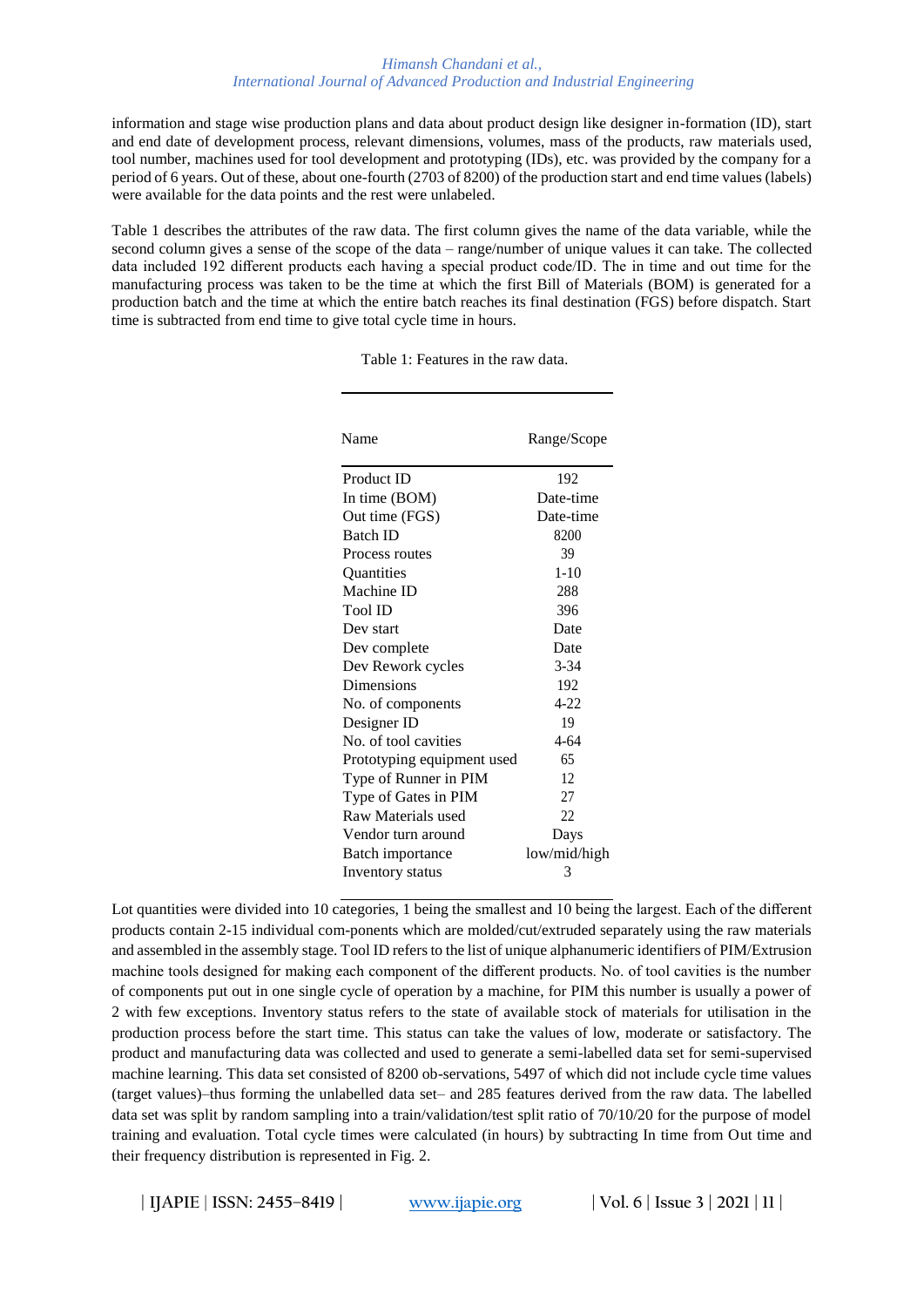

Fig. 2: Histogram of cycle time (target) values (in hours)

#### 3.2 Selection of Algorithms

Machine learning is concerned with a large set of tools that can be used for understanding data. These tools can be classified as supervised, unsupervised and semi-supervised learning. Supervised learning involves developing statistical models for estimating an output from a given set of inputs utilizing a given set of n labelled data observations L =  $((x_i; y_i))^{n_{i=1}}$ . By training on these data points, supervised learning methods infer a function from inputs to targets that can successfully determine the label y of a never-before-seen input x. In numerous realworld applications however, practitioners usually also have access to a set of m unlabeled data points

$$
U = ((xi))^{m+n}
$$

Unsupervised methods can be

 $i=n+1$ 

.

trained using these unlabelled data points to learn relations and structures to enhance understanding of the data. Semi-supervised learning methods attempt to integrate the first two method groups to develop models whose performance transcends that of models developed only using the labelled data.

An important class of unsupervised learning methods used for semi-supervised learning are clustering algorithms. Clustering algorithms attempt to group or cluster objects according to discovered or inferred intrinsic characteristics. One of the most widely used clustering methods called K-means clustering [26] aids in discovery of the natural groupings in the data. The most critical parameter required by the algorithm is the number of clusters for grouping, K. Usually, mul-tiple experiments are conducted with different values of K and a suitable number is chosen based on the results. Autoencoders are learning methods that attempt to learn latent representations of data by transforming inputs into outputs while minimizing the degree of distortion from the inputs. These are another class of methods that have gained significance in unsupervised learning since their in-troduction in [16]. Each autoencoder layer can be pre-trained in turn to extract useful higher-level representations spanning across multiple autoencoders, the layers from all of which can be stacked to form the starting point for an ANN that is likely to give much better prediction performance in terms of generaliza-tion [27]. A denoising autoencoder (DAE) reconstructs a clean "repaired" version of the input from a corrupted version.This is done by first adjusting the input x to  $x^{\wedge}$  by utilising a stochastic mapping  $x^{\wedge} Q_L(\wedge x|x)$ . The corrupted input is then mapped to a latent representation of  $x^{\wedge}$ , having a different dimensionality than that of  $x^{\wedge}$ , which is further used for the reconstruction of x. The reconstruc-tion of x from  $x^{\wedge}$  forces the network to learn the geometric "manifold" [28] of x. See Vincent et al. [27] and Erhan et al. [17] for an in depth discussion on this phenomenon.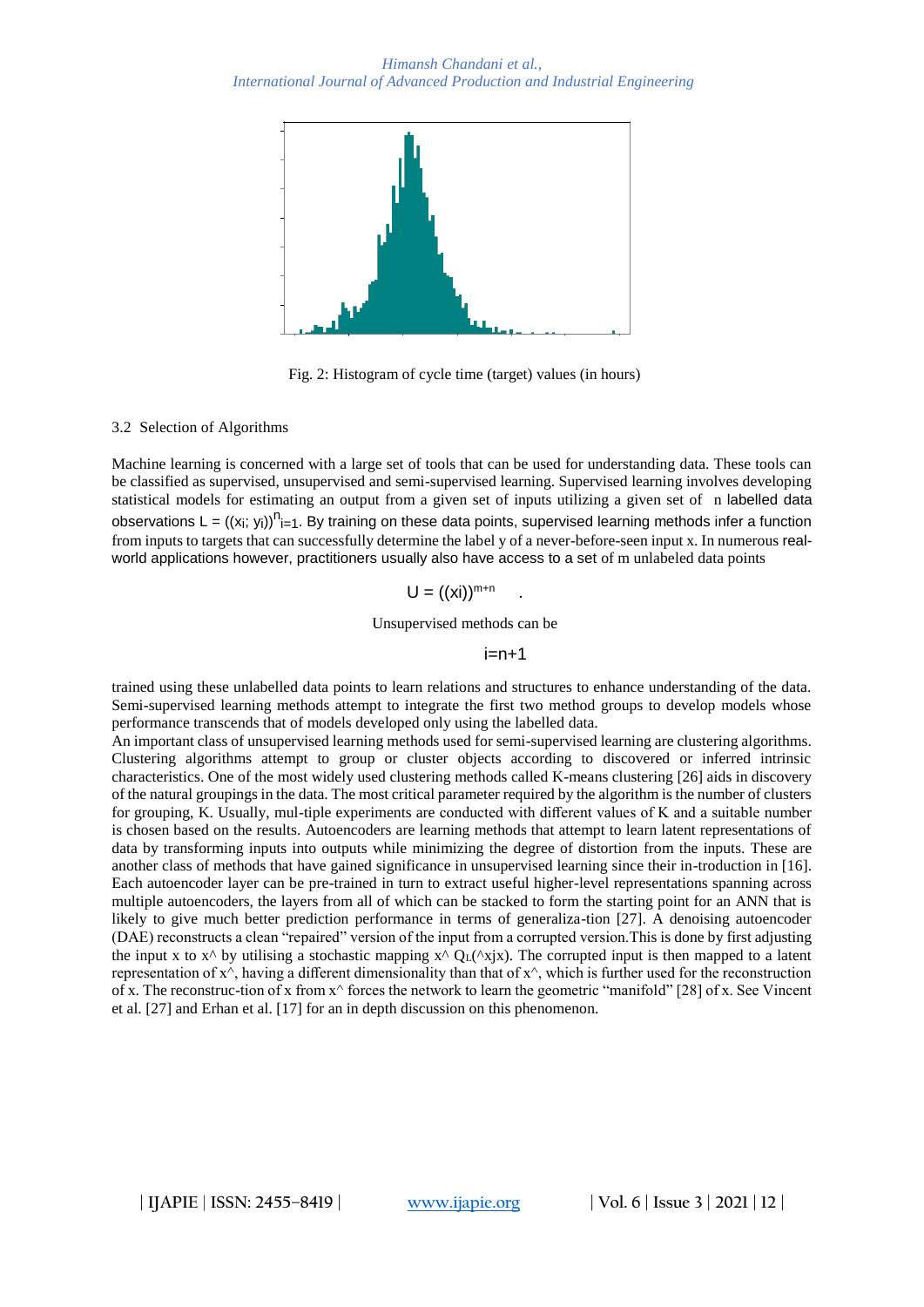

Fig. 3: Histogram of K-means clustered target values (in hours)

Regression methods attempt to predict a continuous unknown value (in our case, cycle time) given a series of other known values (independent variables). The most commonly used regression method is linear regression, specifically multiple linear regression due to it simplicity and ease of understanding. This assumes a linear relationship between inputs and outputs and cannot be used ef-fectively to capture non-linear characteristics. Modelling non-linear relationships can be achieved using intrinsically non-linear techniques such as deep neural networks (DNN), quantile regression and ensemble decision tree methods such as gradient boosting machines (GBM) and random forests (RF). Quantile re-gression attempts to map non linear relationships and predict specific quantiles (intervals of the target variable) rather than a single value [8]. Decision trees are easy to interpret and implement predictive methods based on conditional logic. Although these can handle various kinds of predictors without pre-processing, they are unstable, highly sensitive to changing data and offer less than optimal predictive performance. A solution to this is using tree ensemble techniques such as Random Forests and GBMs that output a combination of a number of pre-dictions from different trees as the final prediction. GBMs are methods in which a number of weak predictors are aggregated (or boosted) to produce an ensem-ble predictor with superior performance. RF is a tree ensemble technique which randomly selects predictors to use for construction of trees in the ensemble in an attempt reduce correlations among the predicting variables.

Modelling and evaluation Six different regression techniques were trained in conjunction with two different unsupervised methods on the data set using Python 3 in Jupyter Notebooks [29]. Five evaluation metrics were chosen for the models – mean squared error (MSE), root mean squared error (RMSE), normalised root mean squared error (NRMSE), mean absolute error (MAE) and mean absolute percentage error (MAPE). The objective function used for all the regression tasks was MSE, as shown by Equation 1. The evaluation metric for quantile regression was chosen to be percentage accuracy of prediction(testing what percentage of actual test values lied in the predicted intervals).

$$
MSE = n \frac{1}{N} \bigwedge_{t=1}^{N} (y_t y_t)^2 \tag{1}
$$

where  $y^{\prime}$  is the set of predictions at timestep t and  $y_t$  is the set of target values.

| Unsupervised Method     | <b>Supervised Method</b>             | MSE     | RMSE NRMSE MAE MAPE |       |       |      |
|-------------------------|--------------------------------------|---------|---------------------|-------|-------|------|
| Autoencoder Pretraining | <b>DNN</b>                           | 1292.71 | 35.95 6.16          |       | 26.64 | 3.77 |
|                         | avg(DNN, Resnet18) 071.34 32.73 5.75 |         |                     | 23.96 | 3.41  |      |
|                         | Resnet18                             | 1315.11 | 36.26               | 6.37  | 26.09 | 3.69 |
| K-means preprocessing   | LR.                                  | 3743.67 | 61.18 10.49         |       | 45.45 | 6.37 |
|                         | <b>RF</b>                            | 2367.84 | 48.66               | 8.55  | 35.29 | 4.95 |
|                         | <b>GBM</b>                           | 4836.21 | 69.54 11.92         |       | 53.60 | 7.57 |

Table 2: Evaluation of tested methods using various metrics

**| IJAPIE** | **ISSN: 2455–8419 | [www.ijapie.org](http://www.ijapie.org/) | Vol. 6 | Issue 3 | 2021 | 13 |**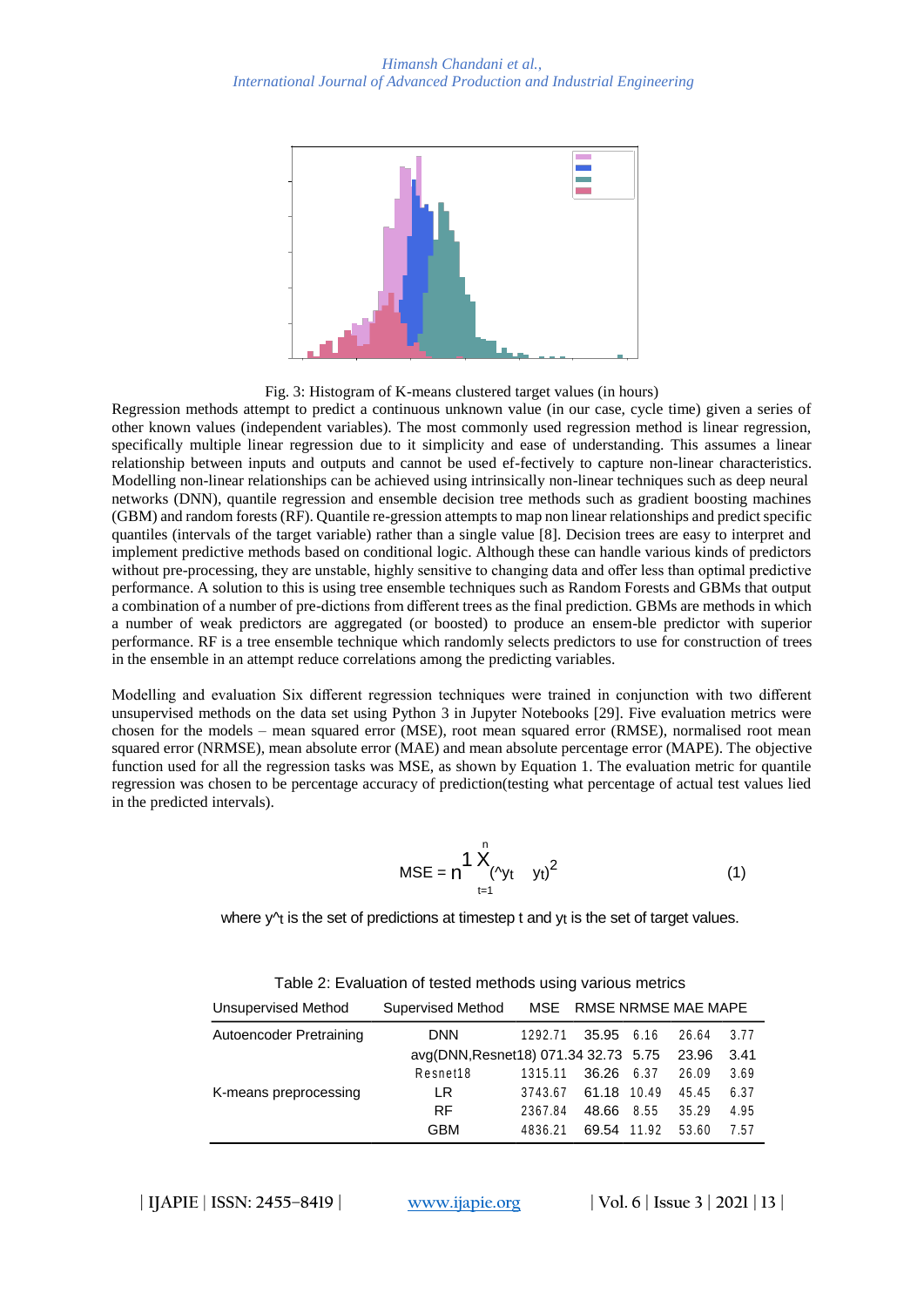|                                                                     | Q <sub>1</sub> | $\mathsf Q_2$                                      | $\mathsf Q_3$                                                                                 | $Q_4$ |
|---------------------------------------------------------------------|----------------|----------------------------------------------------|-----------------------------------------------------------------------------------------------|-------|
| (v                                                                  |                |                                                    | 683:95) (683.95 < y 713:75) (713.75 < y 747:092) (713.75 < y)                                 |       |
| RF Quantile Regression83.6                                          |                | 94.8                                               | 86.4                                                                                          | 82.0  |
| $\begin{array}{c}\text{Denoising}\\\text{autoneoder}\\1\end{array}$ |                | Latent Representation<br>as input<br>daaaaaaa<br>į | $\begin{array}{c} \rm Denoising \\ \rm autoencoder \end{array}$<br>$\overline{c}$<br>88888888 |       |

## Table 3: Evaluation of quantile regression using prediction accuracy

Fig. 4: Stacking of pretrained denoising autoencoders to form DNN architecture: Two denoising autoencoders were trained on unlabelled data, attempting to learn latent structures and relationships (data manifold [28]) among the predictor features. The encoders from these were stacked together as shown, and further trained on labelled data to enhance prediction performance.

Maintaining simplicity of implementation and an unbiased analysis strategy, all of the 285 features were included in the evaluation of the different models. K-means clustering was used for implementation of an inductive unsupervised preprocessing strategy. The model was trained on the labelled data set and was then used to learn the natural groupings in the labelled samples and further training a classifier for the unlabelled samples for various values of K. K=4 was selected as the optimal number of clusters for the given data points. The clusters for labelled values of cycle time are visualized as a histogram in Fig 3(b). Cluster separated data points were then used to train four different LR, RF and GBM models. Two autoencoders were pre-trained on unlabelled data set and then stacked (See fig. 4) to form a DNN with seven hidden layers which was trained on labelled data set for the task of regression. This DNN was further co-trained [30] using the unlabelled data set in conjunction with a CNN model with the architecture of Resnet18 [18].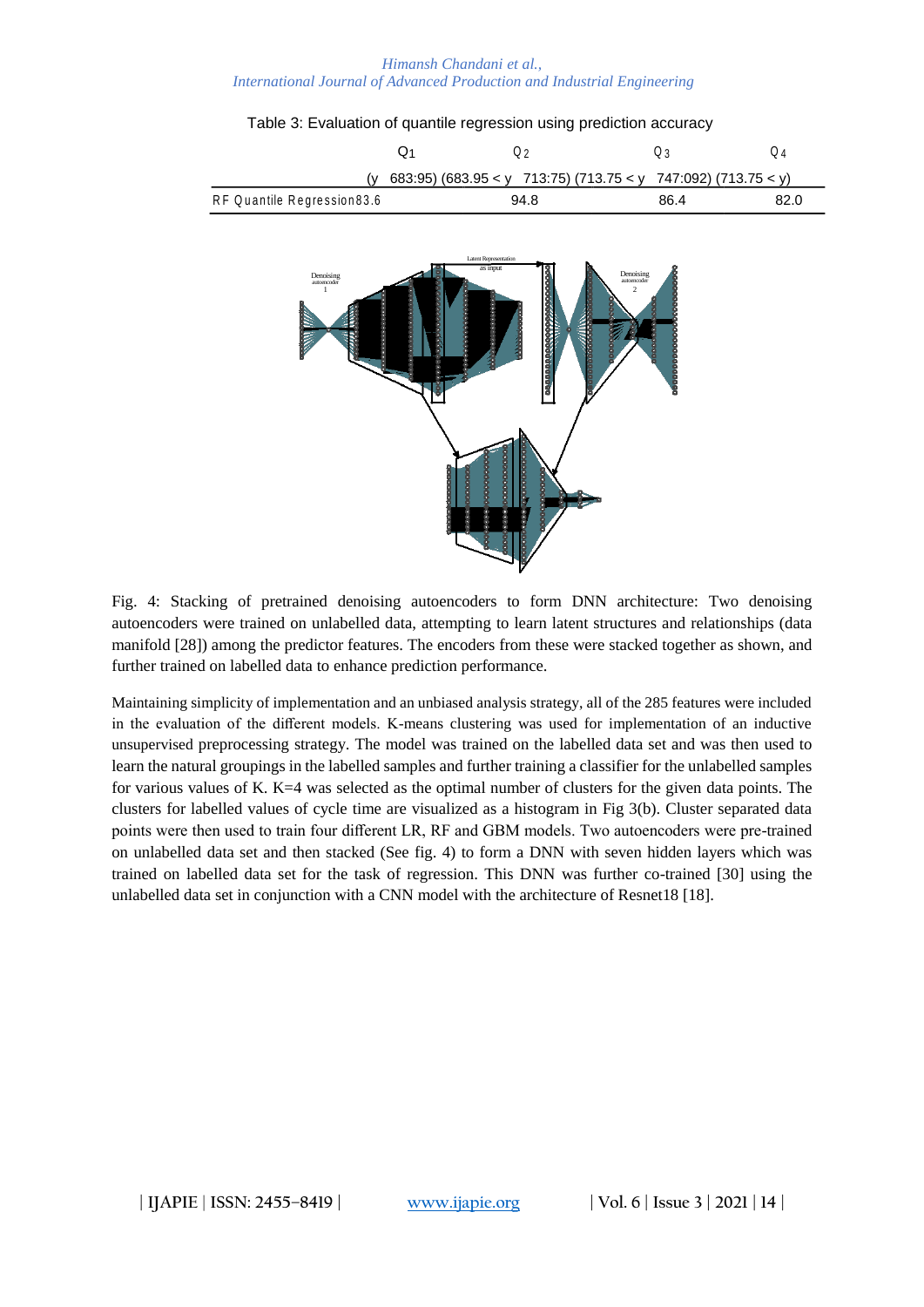

Fig. 5: Hilbert curve transformation of 1D data to images while preserving spatial information

The Resnet18 CNN architecture was trained on image samples generated from the data set where each data point was used to generate an image of size 16 pixels x 20 pixels based on a Hilbert curve transformation (See Fig.7) from one-dimensional to two-dimensional space. The Hilbert curve is a space filling curve which has been used extensively for preservation of spatial information during inter-dimensional conversions [31, 32]. The evaluation results for the different models are summarised in Tables 3 and 4. The optimal number of estimators in ensemble for RF was found to be 1200, for GBM classifiers it was found to be 80 or 90 estimators, varying by cluster and for GBM regressors it was found to be 120. The best prediction performance and lowest error rates were acheived by averaging the test set predictions of the seven-hidden-layer DNN and Resnet18 CNN models. Individually as well, the DNN and CNN regression models outperformed the linear and tree based methods by a significant margin. The architectures of the two pre-trained autoencoders and the resulting stacked DNN are represented in Fig. 4. The autoencoder models were trained for 400 epochs each with learning rates in the range (3 10 3; 3 10 9) which took a total of 6 minutes and 31 seconds. The stacked DNN was further trained for regression using the labelled data set for 90 epochs with learning rates in the range  $(3 \t 10 \t 3;3 \t 10 \t 7)$  for a total of 2 minutes and 25 seconds. Resnet18 was 4 for 21 minutes trained for 53 epochs with a constant learning rate at 3 10 and 3 seconds. This model training was done using the ADAM [33] optimization algorithm with a mini-batch size of 16 on an Intel(R) Core(TM) i7-8550U CPU @ 1.80GHz. Data I/O and preprocessing was carried out using the Pandas [34], Numpy [35] and Scikit-learn preprocessing [36] libraries for Python while LR, DNN and CNN methods were implemented using the Pytorch [37] and FastAI [38] libraries. RF tree ensembles and K-means algorithms were implemented using the Scikit-learn [36] library for Python. Our final recommendation for predicting cycle time this specfic use case is averaging individual predictions from a seven layer DNN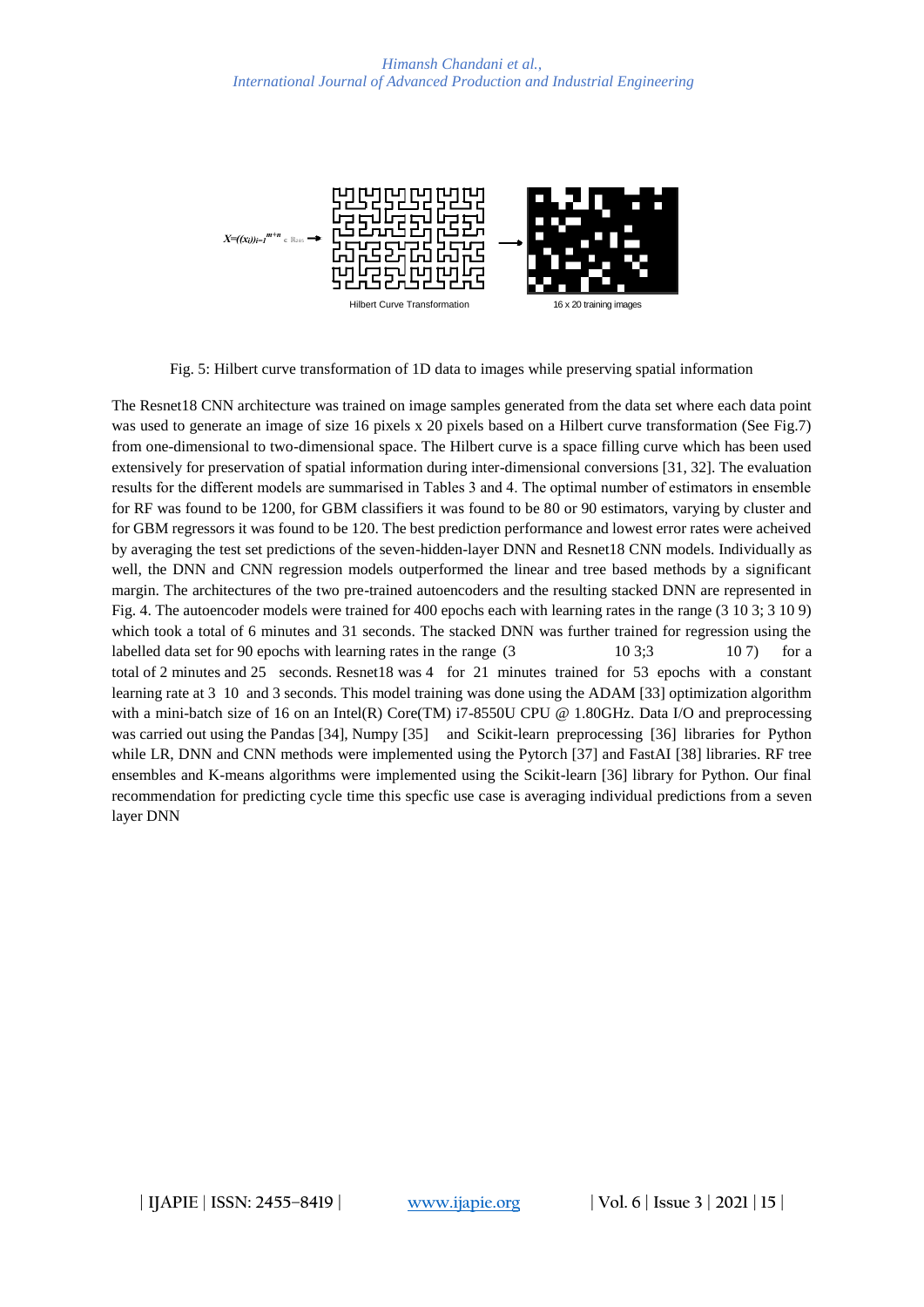

Fig. 6: Single Resnet block



Fig. 7: Resnet18 architecture

# IV CONCLUSION

The current research explored production cycle time prediction using a data set collected from a real medical device manufacturing system consisting of 2703 labelled and 5497 unlabelled samples through semi supervised methods and demonstrated the combined applicability of pre-trained Autoencoders, stacked and co-trained DNN and CNN models for the same. Our final recommendation for predicting cycle time this specfic use case is averaging individual predic-tions from a seven layer stacked DNN developed from Autoencoders trained on unlabelled data including all available predictors and further fine tuned on la-belled data, in conjunction with a Resnet18 CNN model trained on Hilbert curve transformation generated images also using all the available predictor features. Individually, predictions by the seven layer DNN achieved NRMSE at 6.16 and MAPE at 3.77, the CNN achieved an NRMSE at 6.37 and MAPE at 3.69, while when the predictions from these two models were averaged, the best average NRMSE and MAPE of 5.75 and 3.41 were achieved. These promising outcomes exhibit the potential for application of the developed semi supervised regression

# **REFERENCES**

- [1] Daniel T Larose. Data mining and predictive analytics. John Wiley & Sons, 2015.
- [2] Fei Tao, Qinglin Qi, Ang Liu, and Andrew Kusiak. Data-driven smart manufac-turing. Journal of Manufacturing Systems, 48:157–169, 2018.
- [3] László Monostori, András Márkus, Hendrik Van Brussel, and E Westkämpfer. Ma-chine learning approaches to manufacturing. CIRP annals, 45(2):675–712, 1996.
- [4] Thorsten Wuest, Daniel Weimer, Christopher Irgens, and Klaus-Dieter Thoben. Machine learning in manufacturing: advantages, challenges, and applications. Pro-duction & Manufacturing Research, 4(1):23–45, 2016.
- [5] Shai Shalev-Shwartz and Shai Ben-David. Understanding machine learning: From theory to algorithms. Cambridge university press, 2014.
- [6] Y Narahari and LM Khan. Modeling the effect of hot lots in semiconductor manufacturing systems. IEEE Transactions on Semiconductor Manufacturing, 10(1):185–188, 1997.
- [7] Chen-Fu Chien, Chih-Wei Hsiao, Cheng Meng, Kuo-Tong Hong, and Szu-Tsung Wang. Cycle time prediction and control based on production line status and manufacturing data mining. In ISSM 2005, IEEE International Symposium on Semiconductor Manufacturing, 2005., pages 327–330. IEEE, 2005.
- [8] Nan Chen and Shiyu Zhou. Simulation-based estimation of cycle time using quan-tile regression. IIE Transactions, 43(3):176–191,2010
- [9] Yair Meidan, Boaz Lerner, Gad Rabinowitz, and Michael Hassoun. Cycle-time key factor identification and prediction in semiconductor manufacturing using machine learning and data mining. IEEE transactions on semiconductor manufacturing, 24(2):237–248, 2011

**| IJAPIE** | **ISSN: 2455–8419 | [www.ijapie.org](http://www.ijapie.org/) | Vol. 6 | Issue 3 | 2021 | 16 |**